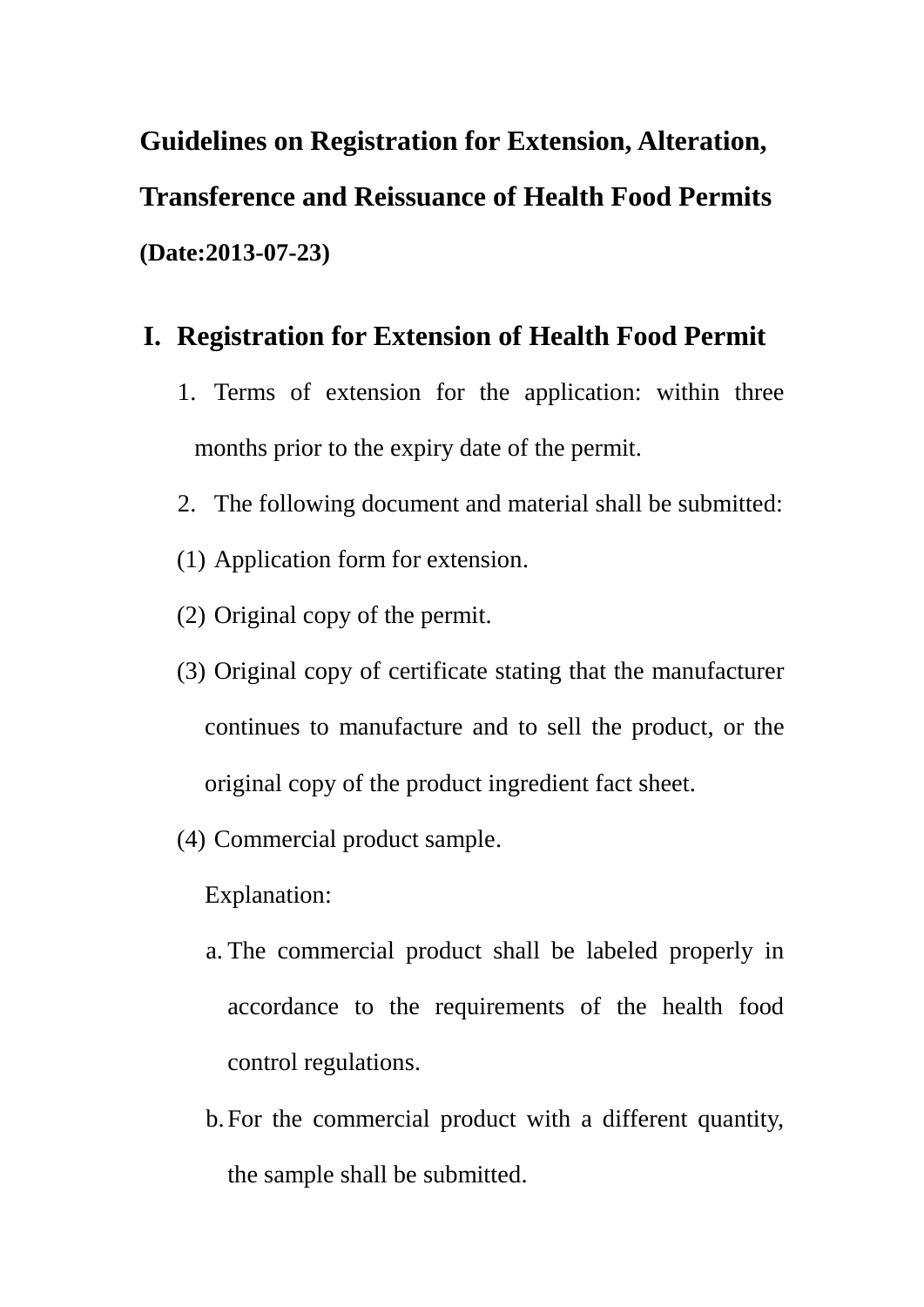(5) Commercial product's label, outer package and instructions.

Explanation: For the product with a different quantity, the material required by this section shall be submitted. It is exempted if all of the product instructions are the same.

- (6) Review fee.
- 3. If the product is in accordance to the health food control regulations, the extension application will be approved and granted an extension of a maximum of five years. The original permit expires automatically if it is overdue and application for an extension is not made or the extension application has been denied.

#### **II. Registration for Alteration of Health Food Permit**

Any alterations to the permit's registration including the product name in Chinese or in foreign language, name, address and company representative of the applicant, name and address of the manufacturer, ingredient quantity, package (inner and outer package or package quantity),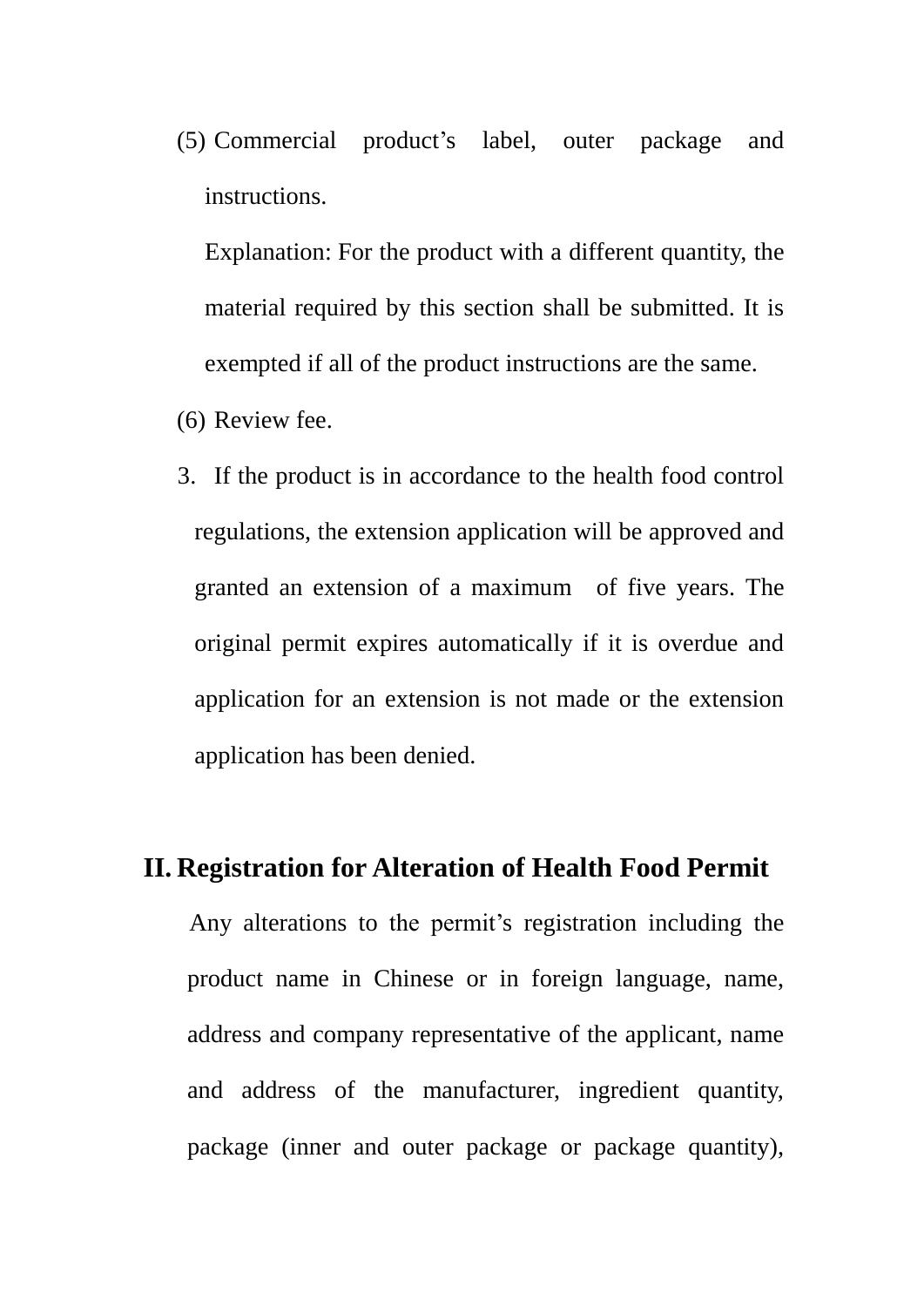name and address of the toll manufacturer and so on shall be applied by submitting the following document and material for the application of registration alteration:

- 1. Basic document and material:
	- (1) Application form for alteration.
	- (2) Original copy of the permit.
	- (3) Two copies of the registration alteration form.

Explanation: The document and material stated herein is required only when the label, outer package and instructions need to be modified or redesigned as a result of the registration alteration.

- (4) Review fee.
- 2. Other documents and materials:

The following document and materials shall be submitted by the item of registration alteration:

- (1) Alteration of product name in Chinese or in foreign language:
	- a.Original copy issued by the manufacture stated the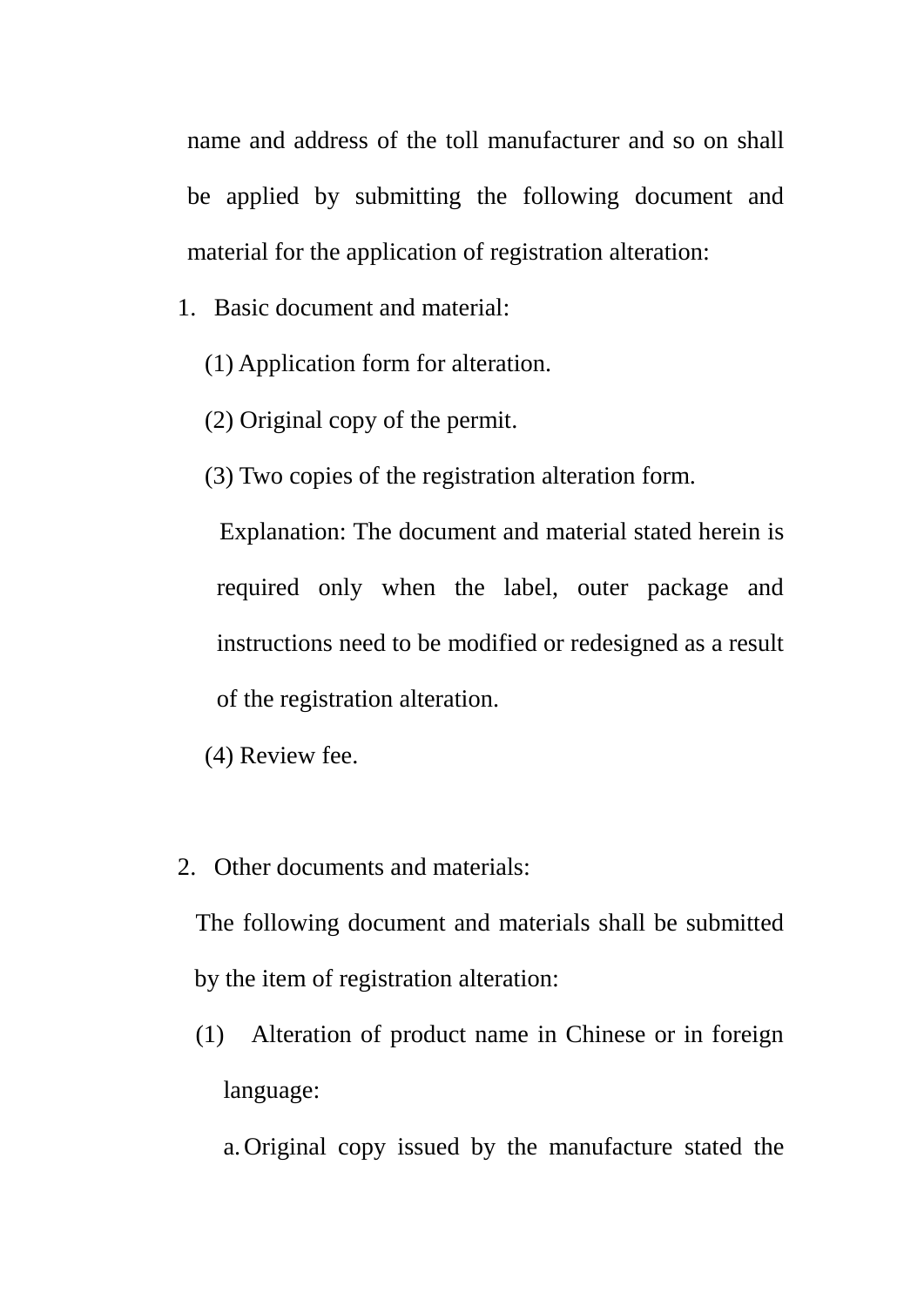alteration of product name.

b.Original copy of recognition.

Explanation: The applicant shall state by a form of recognition that the changed name has nothing to do with plagiarism or insinuation of another's registered trademark, or it shall assume legal liability for all losses and the Department of Health will forthwith announce the cancellation of the permit.

(2) Alteration of name, address and company representative of the applicant:

Duplicate copy of the corporation registration certificate with the completed the alteration.

(3) Alteration of the manufacturer's original registered name:

Refers to the alteration of the manufacturer's original registered name.

- a. For domestic products, the duplicate copy of the factory license with the completed the alteration shall be submitted.
- b. For imported products, the official certificate stating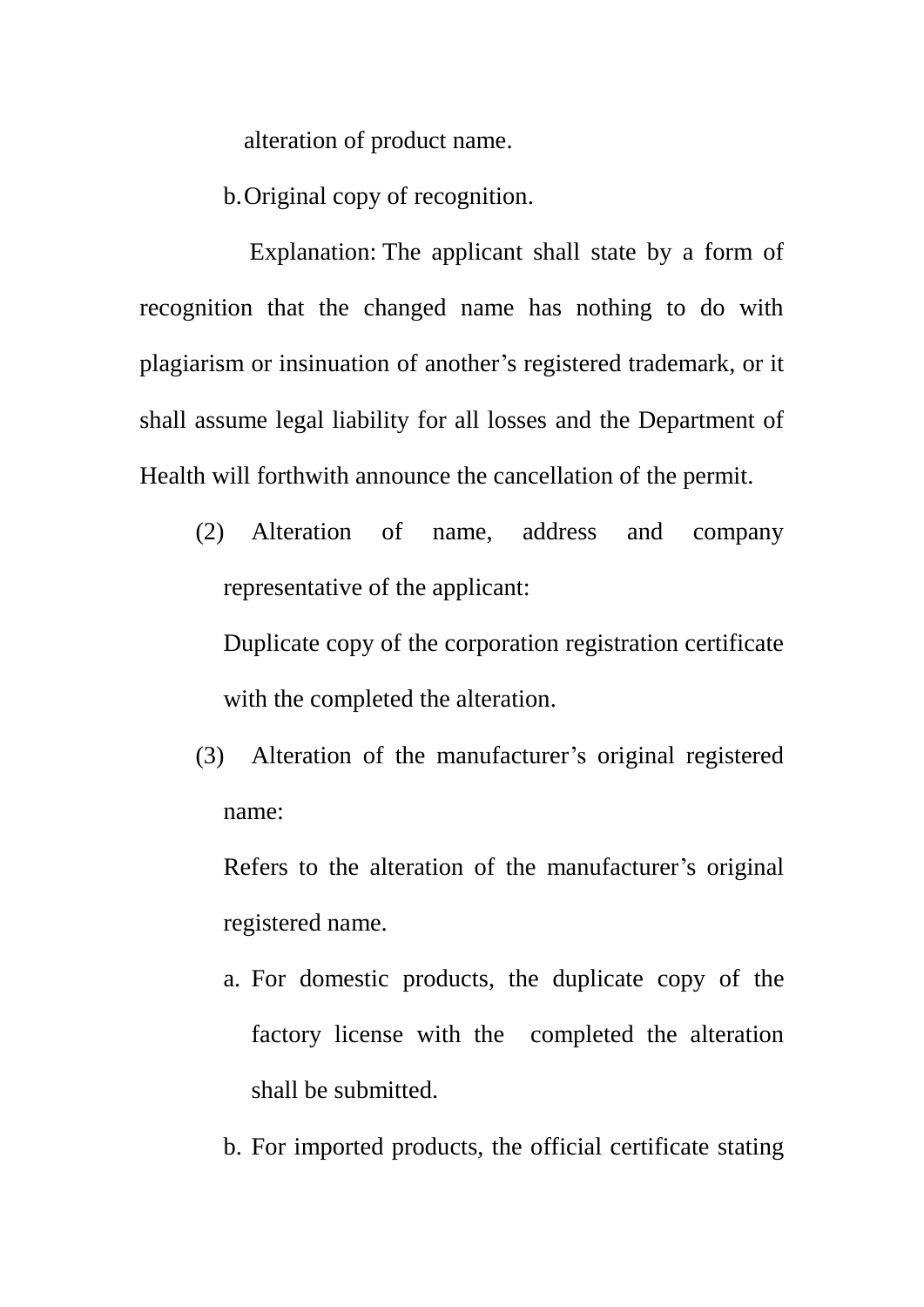the alteration of the manufacturer's name shall be submitted.

- (4) Alteration of the manufacturer's address:
	- a. Due to address code reorganization:
		- For domestic products, the duplicate copy of the factory license with the completed the alteration shall be submitted.
		- For imported product, the official certificate stating the alteration of the manufacturer's name shall be submitted.
	- b. Due to factory relocation:

Certificate of the manufacturer's conformation to the regulation of goods manufacturing practice.

Explanation:

 For domestic products, the material regarding the manufacturing process control in accordance to the regulation of goods manufacturing practice enacted by the Department of Health shall be submitted. If necessary, the Department of Health is entitled to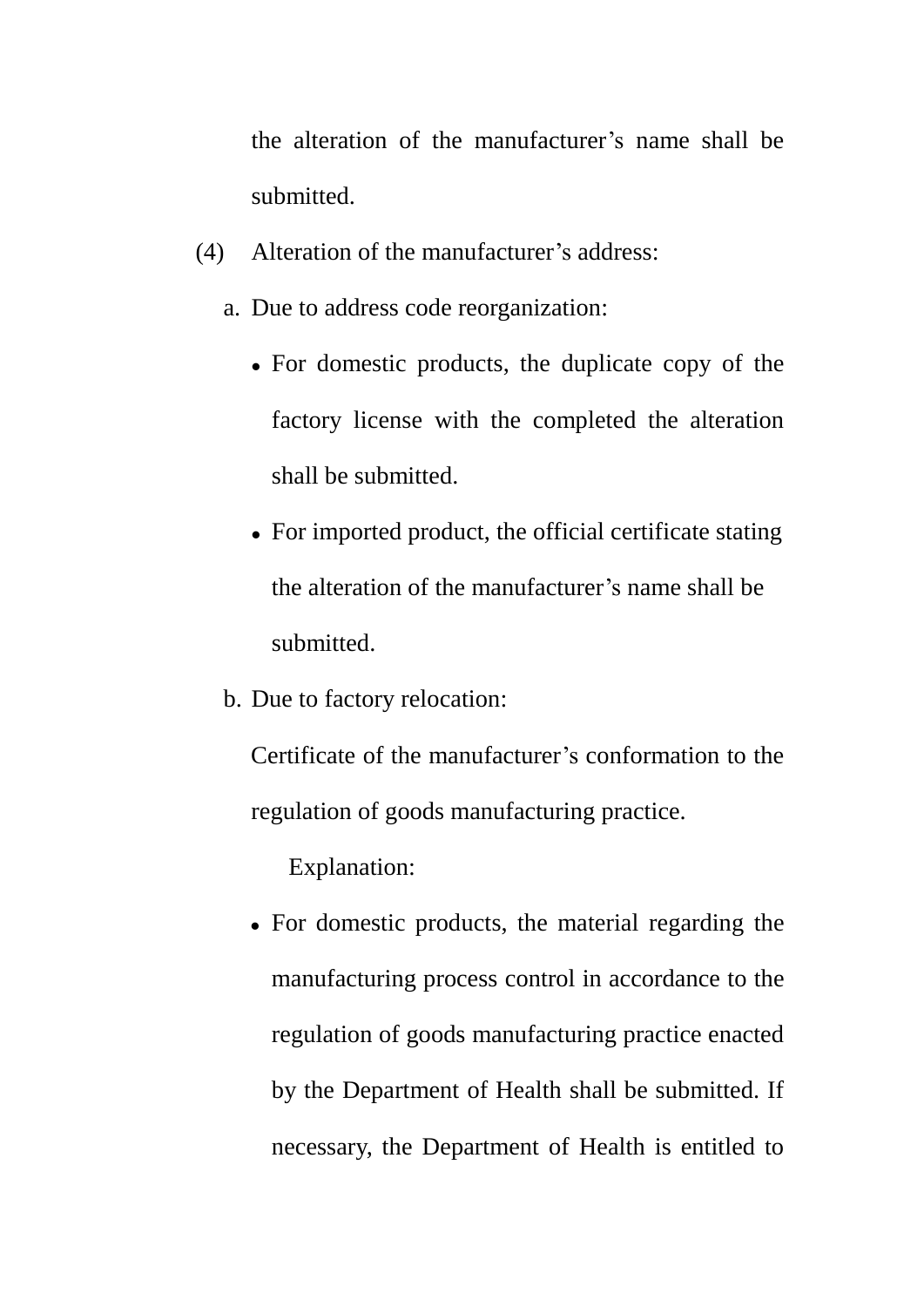execute an on-site inspection of the manufacturer premises.

- For domestic products, the complete text of goods manufacturing practice regulations by the country of origin, quality control plan and the original copy of the official certificate stating the compliance of goods manufacturing practice regulations by the country of origin shall be submitted.
- (5) Alteration of ingredient fact sheet:
	- a. Original copy of the certificate issued by the manufacturer stating the alteration of the ingredient quantity.

Explanation: The alteration of ingredient quantity is limited to the flavor, taste and color etc. and must not affect the health effects and stability. The alteration application for health effects shall be filed as a new case.

b. Original copy of the authentication report of health effects ingredient.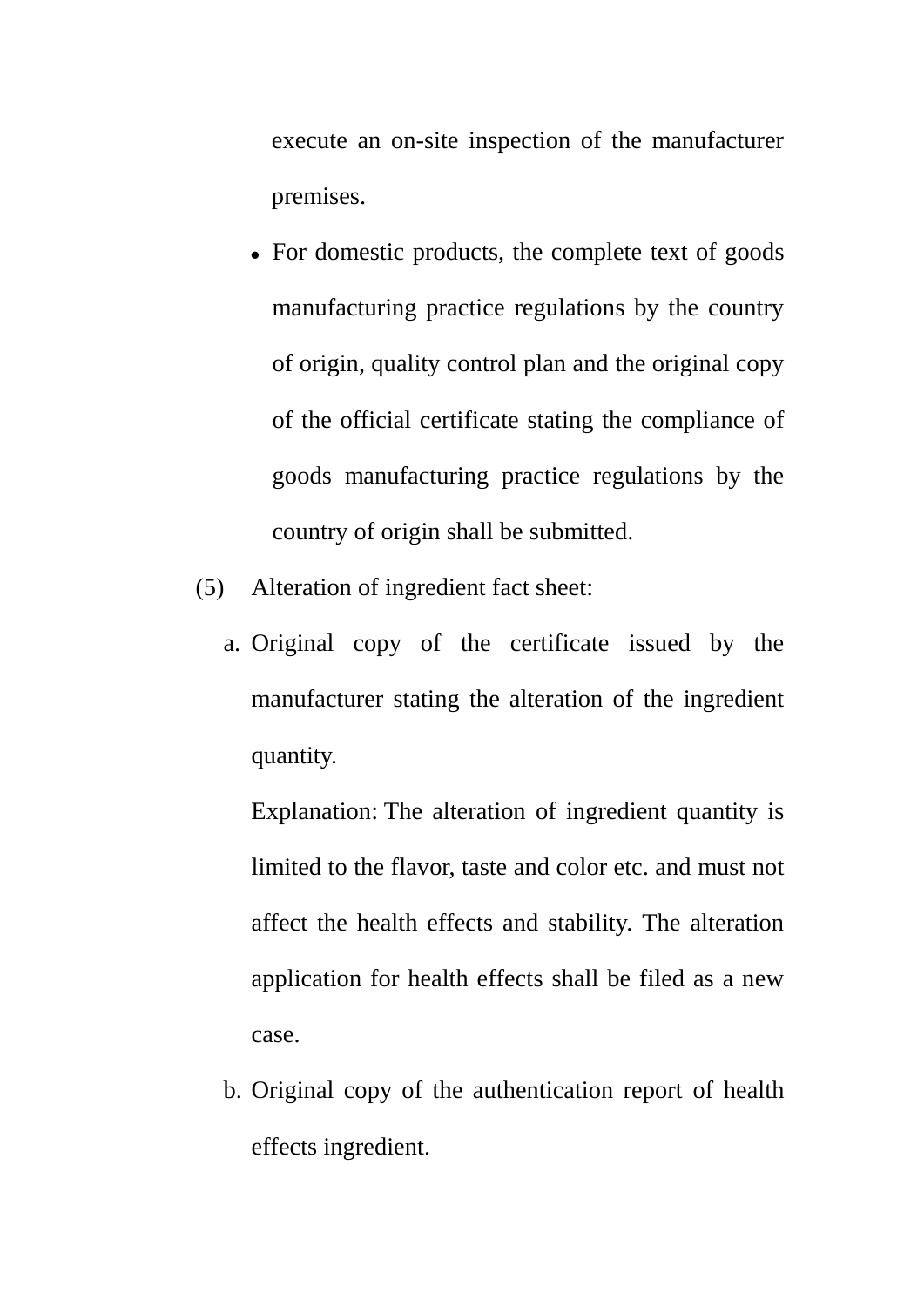- c. Original copy of the general nutrients analysis report.
- (6) Alteration of package (inner and outer package, package quantity, trademark name):
	- a. Certificate issued by the manufacturer stating the alteration of the package.
	- b. For the alteration of inner packages, the stability test report of health effects shall be submitted.
	- c. Sample for each product.

Explanation: For package with alteration, each sample of the products shall be submitted.

(7) Alteration of name and address of the toll manufacturer:

Original copy of certificate stated the alteration of toll manufacturer's name and address.

(8) Alteration of manufacturer:

It stating that the product has been made by another manufacturer or additional ones.

a. For those who acquire the permit according to Art.3.1(1) of the Act, the following documents and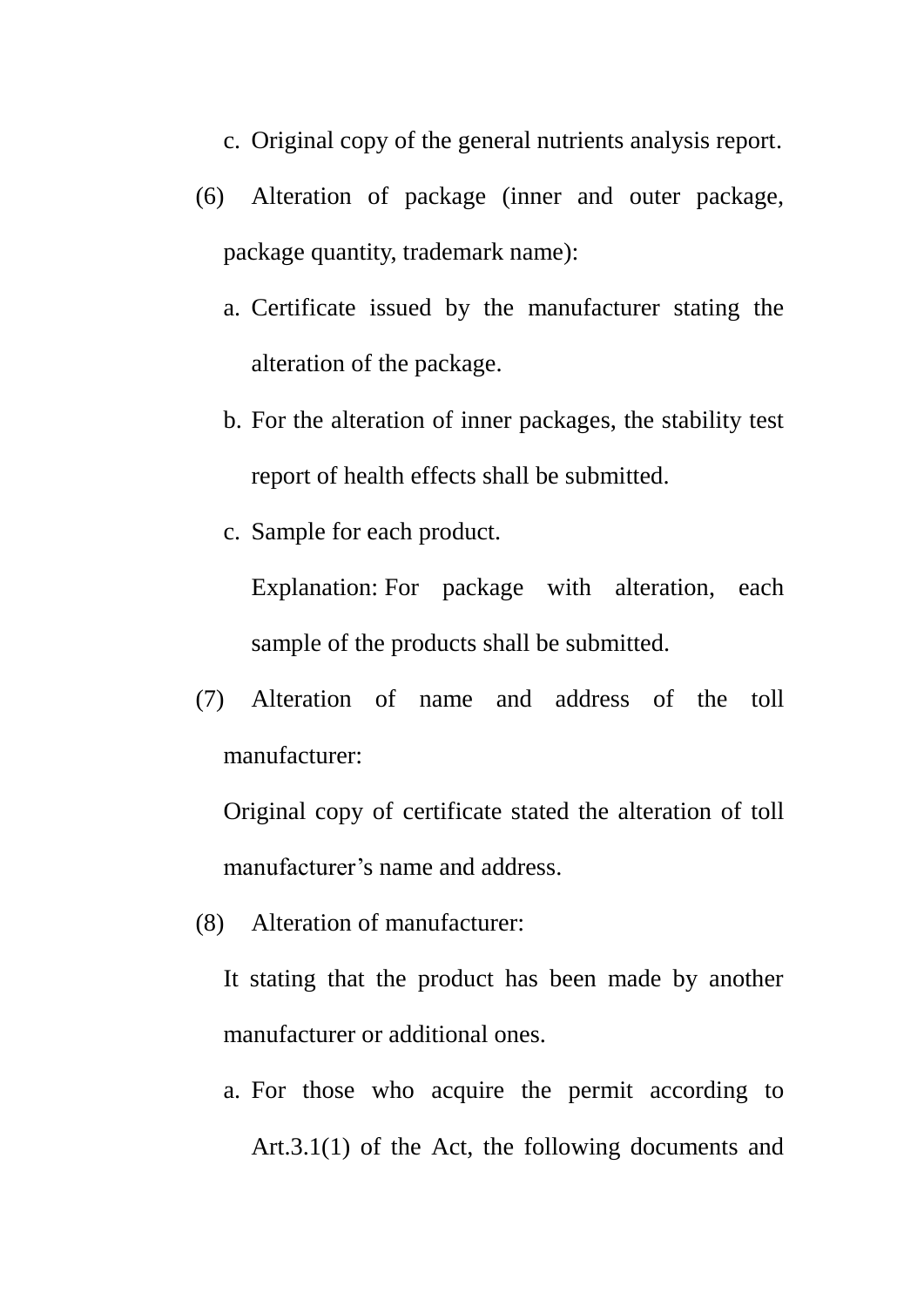materials shall be submitted:

- i. Toll manufacturing contract. (Exempted if the product is not made on a toll manufacturing basis.)
- ii. Product ingredient specification fact sheet issued by the manufacturer.
- iii. Authentication report of health effects ingredient (three batches) and its test method.
- iv. Stability test report of health effects (three batches).
- v. Manufacturing process summary issued by the manufacturer.
- vi. Certificate of good manufacturing practice.
- vii. Product sanitary test specification and its test report (three batches).
- viii. General nutrients analysis report (three batches).
- b. For those who acquire the permit according to Art.3.1(2) of the Act, the following documents and materials shall be submitted:
	- i. Toll manufacturing contract. (Eempted if the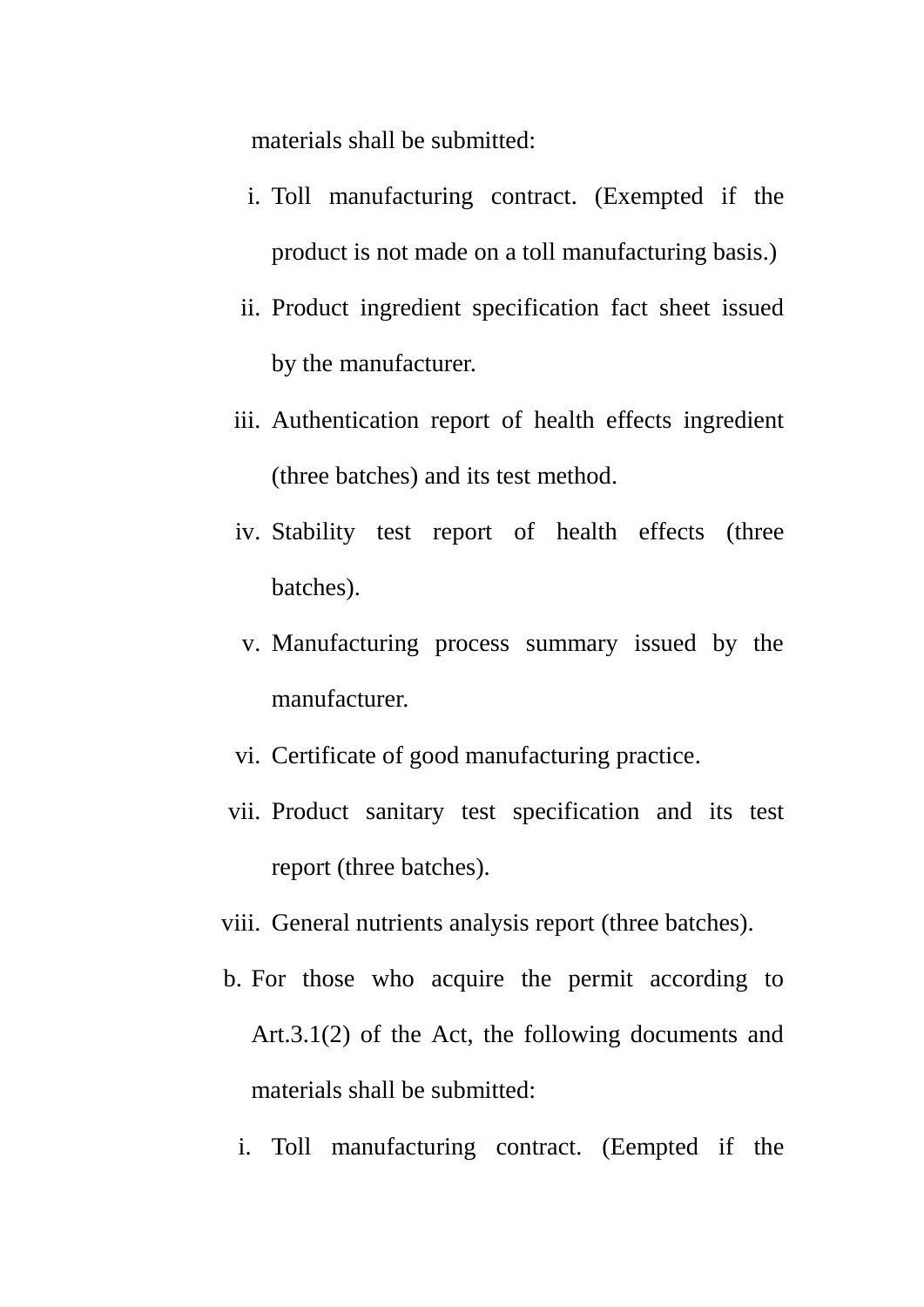product is not made on a toll manufacturing basis.)

- ii. Product ingredient specification fact sheet issued by the manufacturer.
- iii. Ingredient specification test report (three batches).
- iv. Stability test report of health effects (three batches).
- v. Manufacturing process summary issued by the manufacturer.
- vi. Certificate of good manufacturing practice.
- vii. Product sanitary test specification and its test report (three batches).
- viii. General nutrients analysis report (three batches).
- (9) Alteration of health effects:

Refers to those who acquire the permit according to Art.3.1(1) of the Act, and who intend to apply for the alteration of health effects stated on the permit. The process, fees and review shall be followed by the rule of a new application and the original copy of the permit shall be submitted.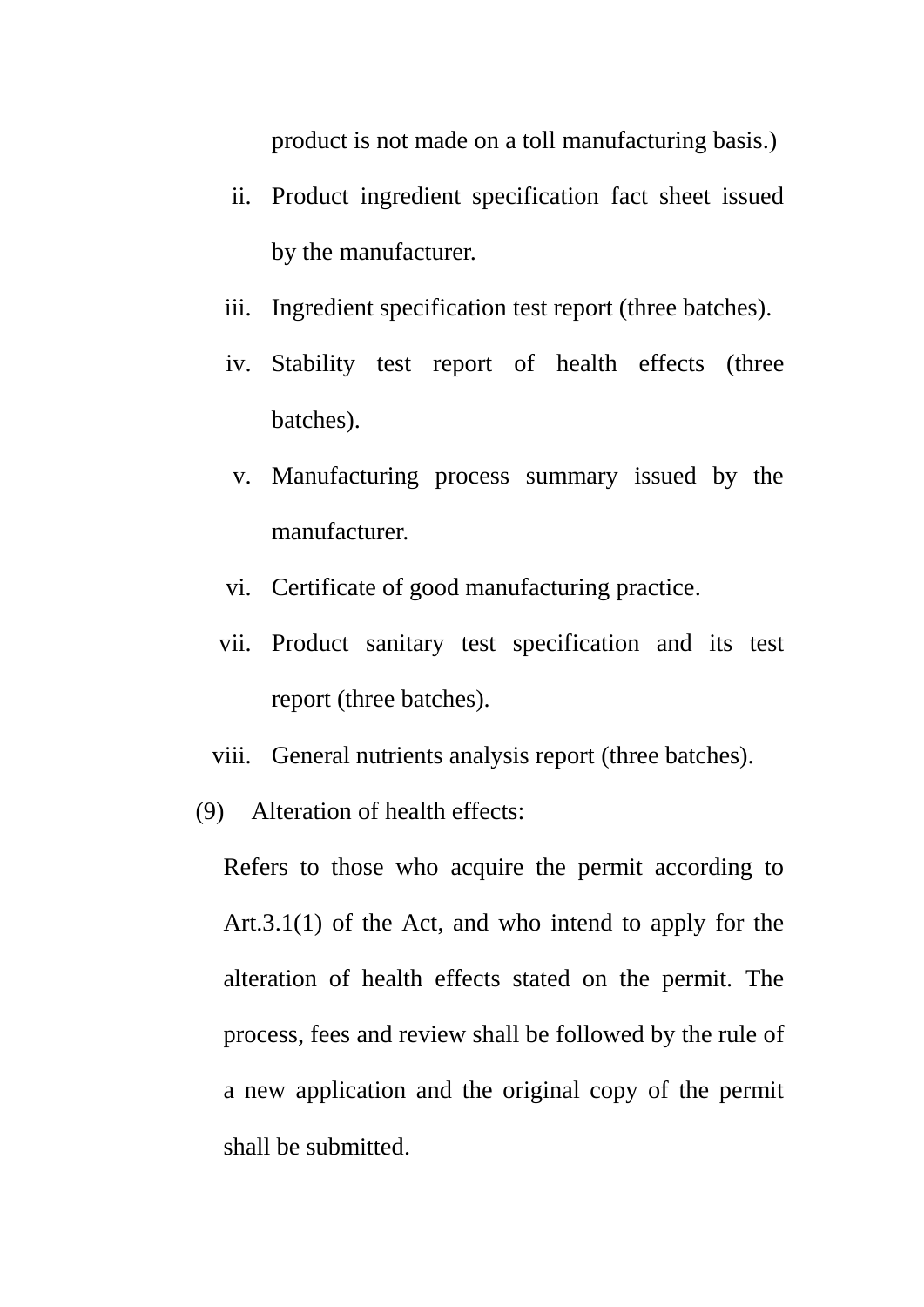### **III. Registration for Transference of Health Food Permit**

If the permit is required to transfer from company A to company B, the following documents and materials shall be submitted by company B for the application of transference registration:

- 1. The original copy of the certificate, which has been, notarized, stating that company A agrees to transfer the permit to company B.
- 2. The original copy of the certificate issued by the manufacturer allows company B to sell the product.
- 3. The original copy of the previously issued permit.
- 4. Review fee and permit fee.

## **IV. Registration for Reissuance of Health Food Permit Due to Loss**

The following documents and materials shall be submitted:

1. Recognition of the applicant.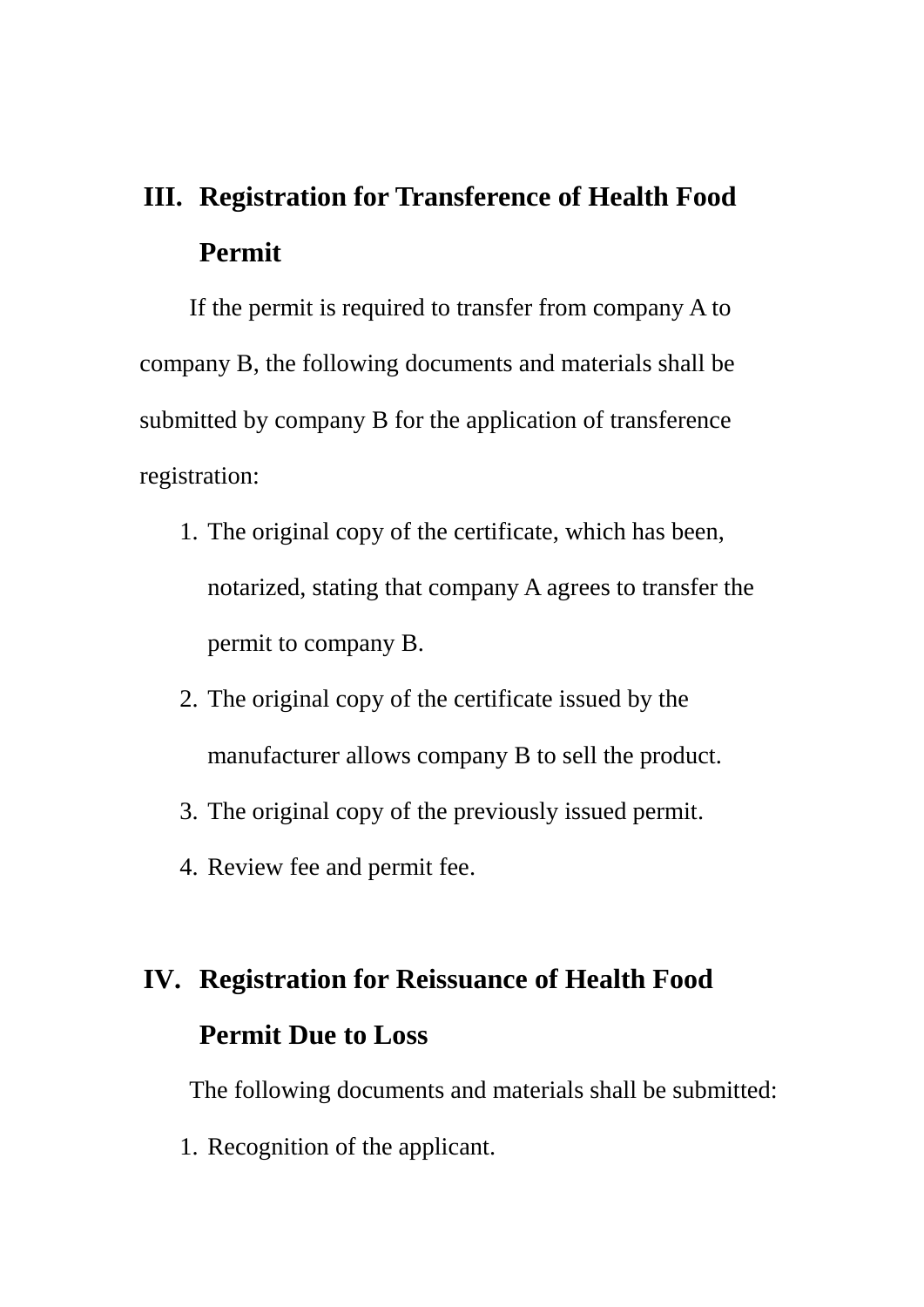2. Review fee and permit fee.

# **V. Registration for Replacement of Health Food Permit Due to Staining or Breakage**

The following documents and materials shall be submitted:

- 1. Application form.
- 2. The original copy of the previously issued permit.
- 3. Review fee and permit fee.

#### **VI. Notices**

- 1. The document or material, not in English, shall be translated into Chinese or English by a certified translation agency.
- 2. All application forms for registration alteration and extension of health food permits can be downloaded from our official website [\(www.doh.gov.tw](http://www.doh.gov.tw/) special download section).
- 3. Please send the application with the cheque review fee (payee: Food and Drug Administration, Ministry of